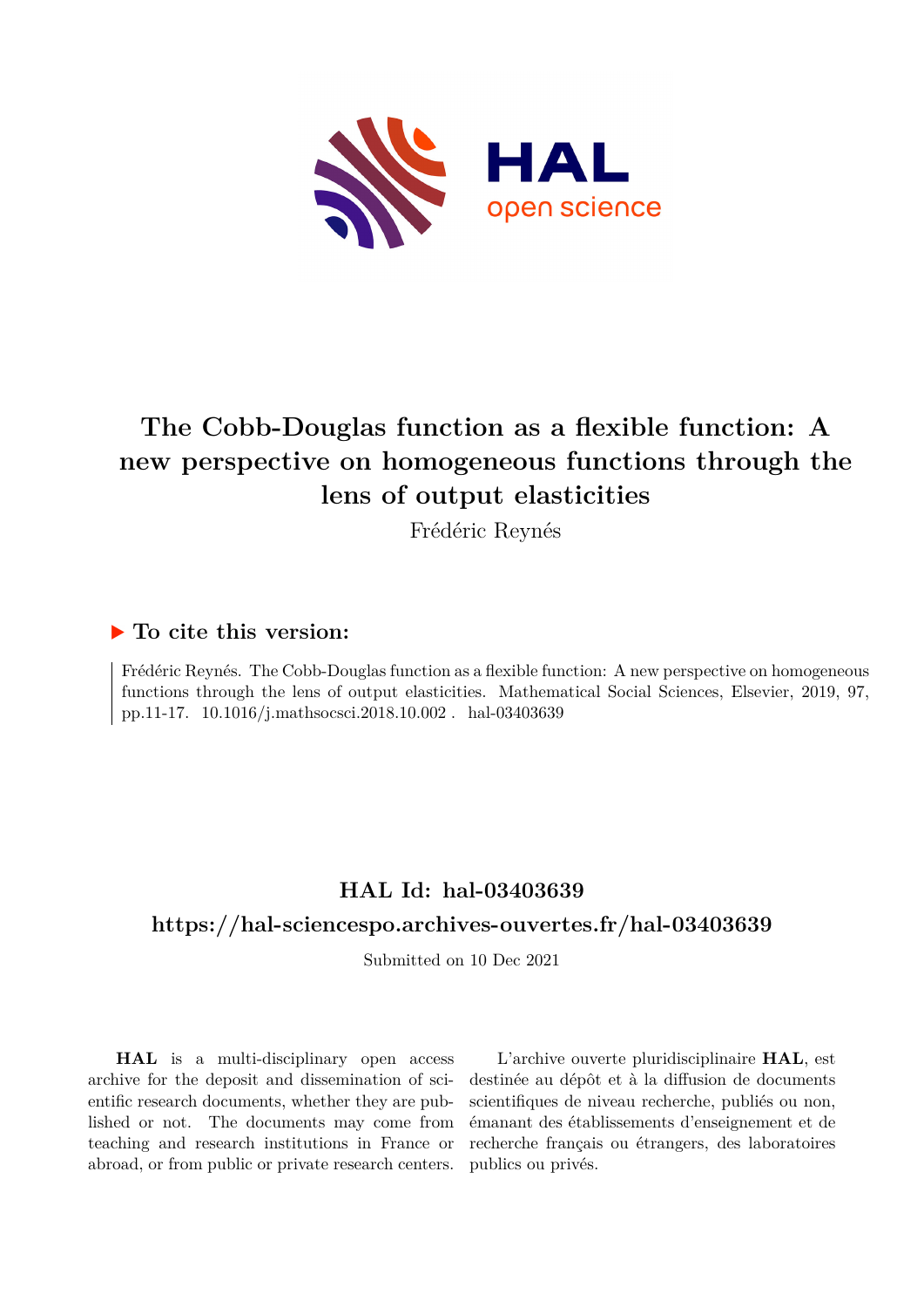

Contents lists available at [ScienceDirect](http://www.elsevier.com/locate/mss)

### Mathematical Social Sciences



journal homepage: [www.elsevier.com/locate/mss](http://www.elsevier.com/locate/mss)

## The Cobb–Douglas function as a flexible function A new perspective on homogeneous functions through the lens of output elasticities



#### Frédéric Reynès ∗

*Sciences Po OFCE — French Economic Observatory, France NEO — Netherlands Economic Observatory, Netherlands TNO — Netherlands Organization for Applied Scientific Research, Netherlands*

#### h i g h l i g h t s

- We introduce the Variable Output Elasticities Cobb–Douglas production function.
- This flexible function provides a generalization of the CES function.
- It has advantages compared to existing flexible functions (e.g. Translog function).
- It leads to linear input demands and facilitates the analyze of input substitution.
- The case of substitutions between energy, capital and labor is provided.

#### a r t i c l e i n f o

*Article history:* Received 26 October 2017 Received in revised form 13 April 2018 Accepted 22 October 2018 Available online 3 November 2018

#### A B S T R A C T

By defining the Variable Output Elasticities Cobb–Douglas function, this article shows that a large class of production functions can be written as a Cobb–Douglas function with non-constant output elasticity. Compared to standard flexible functions such as the Translog function, this framework has several advantages. [1] It does not require the use of a second order approximation. [2] This greatly facilitates the deduction of linear input demands function without the need of involving the duality theorem. [3] It allows for a tractable generalization of the CES function to the case where the elasticity of substitution between each pair of inputs is not necessarily the same. [4] This provides a more general and more flexible framework compared to the traditional nested CES approach while facilitating the analyze of the substitution properties of nested CES functions. The case of substitutions between energy, capital and labor is provided.

© 2018 Elsevier B.V. All rights reserved.

#### **1. Introduction**

In their influential contribution to economic theory, Cobb and Douglas (1928) introduced the production function that was named after them. Since, the Cobb–Douglas (CD) function has been (and is still) abundantly used by economists because it has the advantage of algebraic tractability and of providing a fairly good approximation of the production process. Its main limitation is to impose an arbitrary level for substitution possibilities between inputs. To overcome this weakness, important efforts have been made to develop more general classes of production function with as a corollary a strong increase in complexity (for a survey see e.g. Mishra, 2010).

*E-mail address:* [frederic.reynes@sciencespo.fr](mailto:frederic.reynes@sciencespo.fr).

<https://doi.org/10.1016/j.mathsocsci.2018.10.002> 0165-4896/© 2018 Elsevier B.V. All rights reserved.

Arrow et al. (1961) introduced the Constant Elasticity of Substitution (CES) production function which has the advantage to be a generalization of the three main functions that were used previously: the linear function (for perfect substitutes), the Leontief function (for perfect complements) and the CD function, which assume respectively an infinite, a zero and a unit elasticity of substitution (ES) between production factors.

A limitation of the CES function is known as the impossibility theorem of Uzawa (1962) - McFadden (1963) according to which the generalization of the class of function proposed by Arrow et al. (1961) to more than two factors imposes a common ES between factors. To allow for different degrees of substitutability between inputs, Sato (1967) proposed the approach of nested CES functions which has proved very successful in general equilibrium modeling and econometric studies because of its algebraic tractability. The substitution between energy and other inputs is one of the main

<sup>∗</sup> Correspondence to: OFCE — French Economic Observatory, 10 Place de Catalogne, 75014 Paris, France.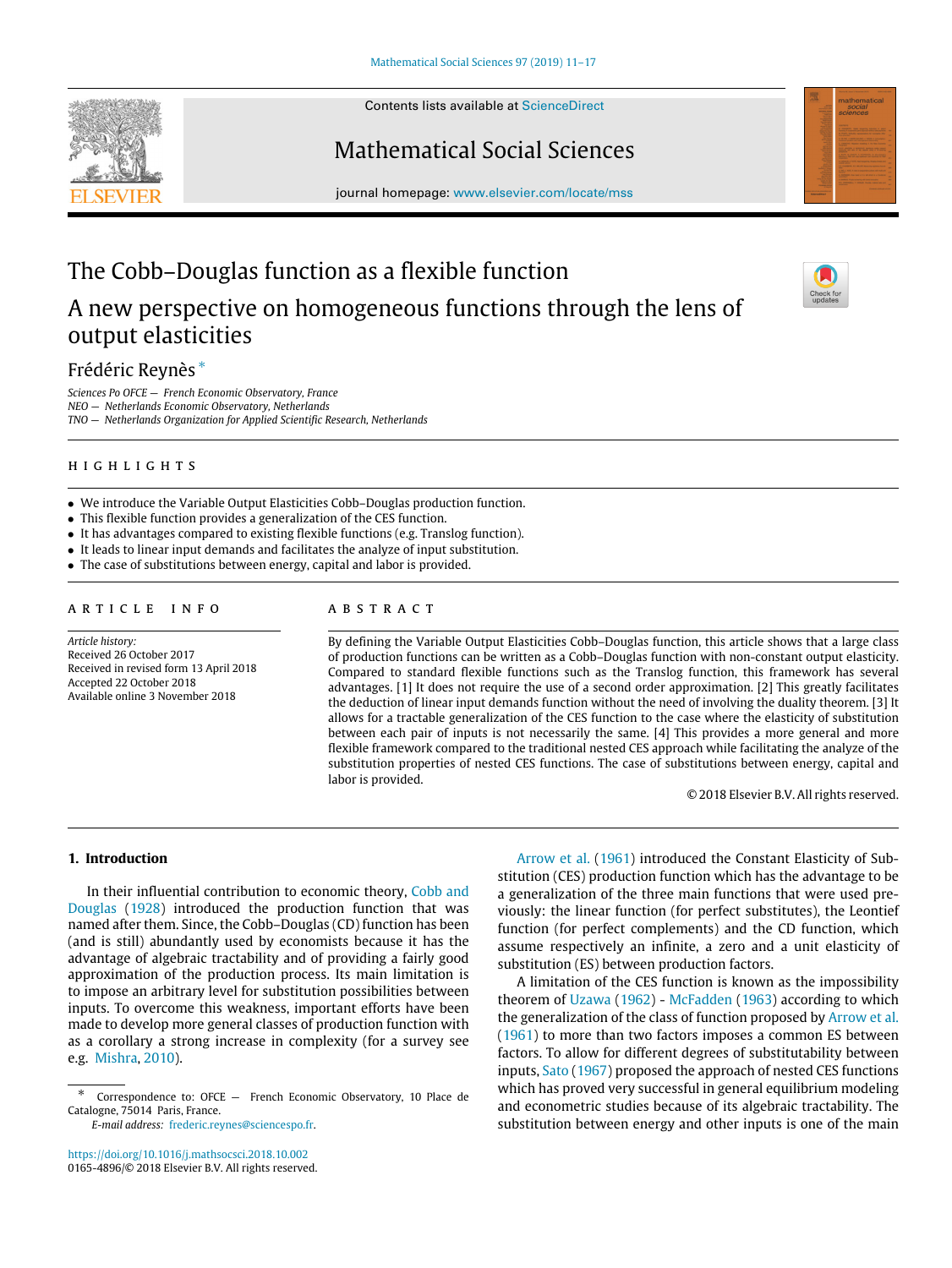applications (e.g. Prywes, 1986; Van der Werf, 2008; Dissou et al., 2015). Although this method is flexible, substitution mechanisms remain constrained and the choice of the nest structure is often arbitrary.

To overcome this limit, several ''flexible'' production functions have been proposed such as the Generalized Leontief (GL) (Diewert, 1971) and the Transcendental Logarithmic (Translog) function (Christensen et al., 1973).<sup>1</sup> These are second order approximations of any arbitrary twice differentiable production functions.<sup>2</sup> They have the advantage not to impose any constraint on the value of the ES between different pairs of inputs but their use is much more complex. This at least partly explains their little success in general equilibrium modeling compared to the nested CES approach.<sup>3</sup> Two difficulties are particularly limiting:

- Due to the complexity of flexible production functions, the demands for inputs is algebraically and computationally tedious. Using the Sheppard lemma and the duality theorem, the demands for inputs are derived from a second order approximation of the cost function at the optimum. This approach raises at least three issues. First, estimating the ES through the econometric estimation of a cost function rises important endogeneity issues since the dependent variable (the production cost) is by construction a function of the explanatory variables (the input prices). Second, all variables are generally non stationary. The risk of fallacious regression is therefore important. Third, the presence of rigidity in inputs (in particular in equipment) does not guaranty that the approximation is at the optimum. This may invalidate the key assumption underlying the Sheppard lemma and the duality theorem.
- Because of the use of a linear approximation, it is often difficult to impose the theoretical curvature conditions of the isoquants (see Diewert and Wales, 1987). This may generate poor results in the case of important variations of prices. As a consequence, the approach may be unsuitable for use in applied general equilibrium modeling because it may lead to the failure of the solver algorithm.<sup>4</sup>

Whereas the existing literature has attempted to overcome the weakness of the CD function by proposing more general but also more complex alternatives, we remain here in the tractable framework of the CD function and investigate the conditions under which it can be used as a flexible function. We use the fact that any homogeneous production function can be written under a specification that is very close to a CD function. We define this specification as the Variable Output Elasticities CD function because compared to the original CD function, the output elasticities are not necessarily constant. The Output Elasticity (OE) of a given input (e.g. labor, capital or energy) measures the percentage change of output induced by the percentage change of this input. The specification of the OE is importantly influenced by the assumptions regarding the level of ES between inputs (e.g. Ferguson, 1969; Charnes et al., 1976; or Kümmel et al., 1985, 2002). The OE is constant only if the ES between every input is equal to one which is the assumption of the original CD function. For any other configuration of ES, the OE varies and depends on the relative quantities of each input and on the ES between inputs. We use here this property to characterize a relatively general class of production functions that has the advantage to combine the linear tractability of the CD function with a high level of flexibility in terms of substitution possibilities between inputs. More specifically, we shall see that this approach has the following advantages:

- It avoids the tedious algebraic of the second order approximation traditionally used in flexible functions.
- This approach allows for the derivation of algebraically tractable input demand functions without involving the duality theorem and the approximation of the cost function at the optimum.
- This greatly facilitates the deduction of linear input demands that can be estimated using standard linear regression models.
- This new class of function allows for a generalization of the CES to the case where the ES between each pair of inputs are not necessarily the same and hence for avoiding the limitation of the impossibility theorem and the use of the nested CES approach. This may prove very useful to analyze the substitution phenomena between energy and other inputs.
- This allows for easily introducing different levels of ES between production factors. In particular, changing the level of elasticity between factors is easier than in the nested CES approach since it does not require changing the structure of the nest. Moreover, relevant constrains on the ES parameters allow for reproducing the particular case of a nested CES function.

Section 2 defines formally the Variable Output Elasticities CD (VOE-CD) function in the general case of *n* inputs and shows that the CD function can be seen as a flexible function generalizing any homogeneous function. Section 3 shows that the VOE-CD provides a generalization of the CES function where the ES between each pair of inputs are not necessarily the same. Section 4 derives the demand for inputs that minimizes the production costs in the case of a VOE-CD production function. Section 5 investigates the particular case of a nested CES function with 3 inputs (e.g. capital– labor–energy) and shows that its VOE-CD formulation allows for a straightforward analysis of the substitution properties of a system of nested CES functions. Section 6 concludes.

#### **2. The variable output elasticities Cobb–Douglas function**

In order to characterize the VOE-CD function, let us first define the general characteristic of the technology of production (Definition 1):

**Definition 1.** The production function is:

1. a continuous and twice differentiable function *Q* 5 :

$$
Q = Q(X_1, X_2, \ldots, X_i, \ldots, X_n)
$$
\n<sup>(1)</sup>

Where  $X_i$  is the quantity of input (or production factor)  $i \in$  $[1; 2; \ldots; n]$  used to produce the quantity of production (or output) *Q*.

 $1\;$  The estimation approach of a CES function using a second order approximation proposed by Kmenta (1967) is often seen as a pre-cursor to the Translog function.

<sup>2</sup> For a formal proof in the case of the Translog function see e.g. Grant (1993). A theoretical discussion on this function can also be found in Thompson (2006) whereas Koetse et al.(2008) provide a meta-analysis of empirical studies estimating the substitution between capital and energy with a Translog function.<br> $\frac{3 \text{ See Iorgenson (1998) for the use of Translog function in general}}{3 \text{ See Iorgenson (1998) for the use of Translog function in general}}$ 

See Jorgenson (1998) for the use of Translog function in general equilibrium modeling.

<sup>4</sup> For a discussion see Perroni and Rutherford (1995) who argue that traditional flexible functional forms suffer from an excess of flexibility. They advocate for the use of the nested CES cost function which is globally well-behaved and can provide a local approximation to any globally well-behaved cost function.

<sup>5</sup> In this paper, the first and second partial derivatives of the function *Q* with respect to  $X_i$  are respectively  $Q'(X_i) = \frac{\partial Q}{\partial X_i}$  and  $Q''(X_i) = \frac{\partial^2 Q}{(\partial X_i)^2}$ . Variables in growth rate are referred to as  $\dot{X} = \frac{dX}{X} = \frac{d(\ln X)}{dX}$ . All parameters written in Greek letter are positive.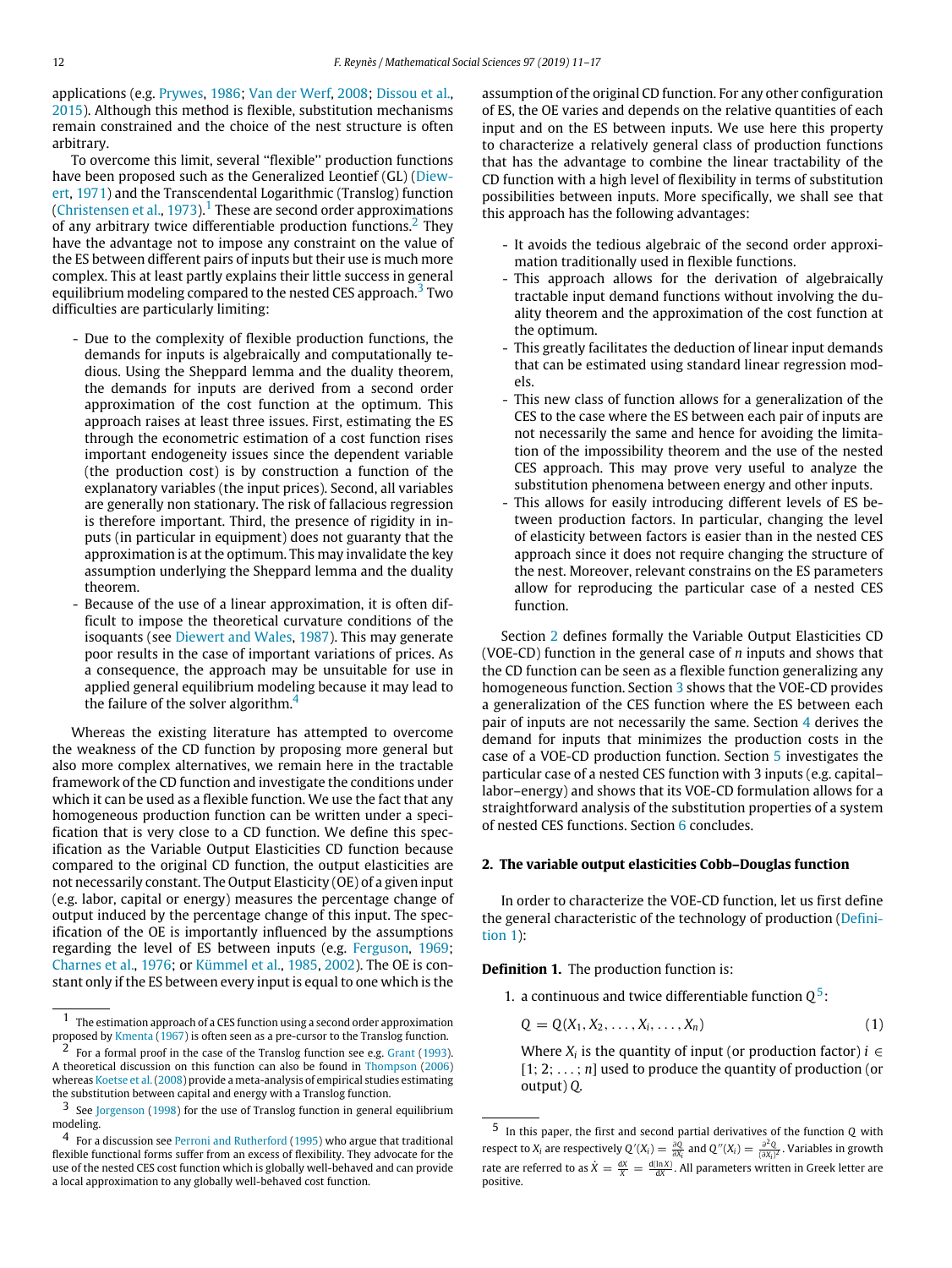- 2. homogeneous of degree 1 (constant returns-to-scale) $<sup>6</sup>$ </sup>
- 3. increasing in inputs:  $Q'(X_i) = \frac{\partial Q}{\partial X_i} > 0$
- 4. strictly concave (reflecting the law of diminishing marginal returns):  $Q''(X_i) = \frac{\partial^2 Q}{\partial X_i}$  $\frac{\partial^2 Q}{(\partial x_i)^2}$  < 0 and  $\frac{\partial (Q'(x_i))}{\partial x_j}$  $\frac{\partial^2 X_i}{\partial x_j} = \frac{\partial^2 Q_i}{\partial x_i \partial x_j}$  $\frac{\partial^2 Q}{\partial X_i \partial X_j}$  > 0 for  $i \neq j$  where  $i, j \in [1; 2; \ldots; n]$ .

**Proposition 1.** *Any homogeneous production function as defined in Definition* 1 *can be written as follows:*

$$
\dot{Q} = \sum_{i=1}^{n} \varphi_i \dot{X}_i \Leftrightarrow d(\ln Q) = \sum_{i=1}^{n} \varphi_i d(\ln X_i)
$$
\n(2)

*with*

$$
\varphi_i = \frac{Q'(X_i)X_i}{\sum_{j=1}^n Q'(X_j)X_j} = \left[\sum_{j=1}^n \left(\frac{Q'(X_j)X_j}{Q'(X_i)X_i}\right)\right]^{-1}
$$
(3)

*Where*  $\varphi_i \in [0; 1]$  *is the output elasticity (OE) of input i. It measures the relative change in output induced by a relative change in input i. Moreover,*  $\sum_{i=1}^{n} \varphi_i = 1$  [because of Eq. (3)].<sup>7</sup>

**Proof.** The total differential of the production function  $(1)$ ,

$$
dQ = \sum_{i=1}^{n} \frac{\partial Q}{\partial X_i} dX_i
$$
 (4)

can be rewritten in growth rate:

$$
\frac{dQ}{Q} = \sum_{i=1}^{n} \frac{Q'(X_i)X_i}{Q} \frac{dX_i}{X_i} \Leftrightarrow \dot{Q} = \sum_{i=1}^{n} \frac{Q'(X_i)X_i}{Q} \dot{X}_i
$$
\n(5)

The Euler's Theorem states that a function which is homogeneous of degree 1 can be expressed as the sum of its arguments weighted by their first partial derivatives:

$$
Q = \sum_{j=1}^{n} Q'(X_j) X_j \tag{6}
$$

Incorporating  $(6)$  into  $(5)$ , we see that  $(4)$  can equivalently be written as Eqs.  $(2)$  and  $(3)$ .  $\square$ 

The specification of Eq.  $(2)$  is very close to the one of a CD function. In both cases, the specification is log-linear and the OEs,  $\varphi_{i}$ , appear explicitly. There are however two major differences: (a) the CD function is formulated in level whereas Eq.  $(2)$  is written in logarithmic first difference (which is equivalent to a growth rate); (b) in the standard CD function written in level, the OEs are constant whereas they are not necessarily constant in Eq. (2). For this reason and in order to avoid any ambiguity, we shall from now on adopt the following definition.

#### **Definition 2.** The VOE-CD function and the COE-CD function

1. A production function is a**Variable** Output Elasticities Cobb– Douglas (**V**OE-CD) function if it is specified as Eqs. (2) and (3).

2. A production function is a **Constant** Output Elasticities Cobb–Douglas (**C**OE-CD) function if it is specified as:

$$
Q = \prod_{i=1}^{n} X_i^{\varphi_i} \Leftrightarrow \ln Q = \sum_{i=1}^{n} \varphi_i \ln X_i \tag{7}
$$

Where the OEs,  $\varphi_i$ , are constant.

3. A production function is a VOE-CD function **in level** if it is specified as Eqs.  $(7)$  and  $(3)$ .

#### **Proposition 2.**

- *1. A VOE-CD function as defined in Definition* 2*.1 is equivalent to a* COE-CD function as defined in Definition 2.2 if the OEs,  $\varphi_i$ , are *all constant.*
- *2. A VOE-CD function in level as defined in Definition* 2*.3 is not equivalent to a VOE-CD function as defined in Definition* 2*.1. The higher the changes in the OEs,*  $\varphi_i$ *, are, the higher the gap between the VOE-CD function (Definition* 2*.1) and the VOE-CD function in level (Definition* 2*.3).*

#### **Proof.**

- 1. Taking the integral of Eq. (2) assuming that  $\varphi_j$  are constant for all  $i = [1; n]$  leads to the specification in level (7):  $\int d(\ln Q) = \ln Q = \sum_{i=1}^{n} \varphi_i \int d(\ln X_i) = \sum_{i=1}^{n} \varphi_i \ln X_i$ (the constants of integration are set to zero for algebraic simplicity).
- 2. Taking the total derivative of Eq.  $(7)$  leads to,  $d(ln Q)$  =  $\sum_{i=1}^{n} \left( \frac{\partial \ln Q}{\partial \ln X_i} d(\ln X_i) + \frac{\partial \ln Q}{\partial \varphi_i} d(\varphi_i) \right) = \sum_{i=1}^{n} (\varphi_i d(\ln X_i))$  $+(ln X_i).d(\varphi_i)$ ) which is not equivalent to Eq. (2). The VOE-CD function in level (Definition 2.3) tends toward a VOE-CD function (Definition 2.1) if  $d(\varphi_i) \to 0$ ).  $\Box$

Proposition 2.1 shows that the VOE-CD function encompasses the case of the COE-CD function. This simply comes from the fact that the COE-CD function is one particular type of degree 1 homogeneous function whereas the VOE-CD function can serve as a generalization of all type of degree 1 homogeneous function. Proposition 2.2 shows that the VOE-CD function in level, Eq. (7), leads to a different outcome than the VOE-CD function (2) even if one allows for the OEs to vary. It can therefore not be used as a generalization of all type of degree 1 homogeneous function. The VOE-CD function in level (7) provides a poor approximation of the specification in logarithmic first difference  $(2)$  in the case of an important change in the ratio between marginal productivities (i.e. between input prices).

Proposition 1 can more or less explicitly be found in the literature. In particular, several authors have proposed to reformulate a degree 1 homogeneous production function [as Eq. (1)] in growth rate [as Eq.(2)]. Ferguson (1969, pp. 76–83) uses this reformulation to analyze the properties of homogeneous production functions. He uses the concept of OE to construct what he calls the ''function coefficient'' which is defined as the elasticity of output with respect to a proportional changes in all inputs. He shows that the function coefficient is greater (resp. equal, smaller) than/to one in the case of increasing (resp. constant, decreasing) returns to scale. He also derives explicitly the specification of the OE in the case of a CES function. Kümmel et al. (1985, 2002) derive the explicit specification of the OE in the case of a Translog and a LINEX function with three inputs. For both cases, they show that the OE of each input is a function of the input ratios between labor, capital and energy which is a major difference compared to the CD function where every OE is constant.

Charnes et al. (1976) do not derive Eq. (2) but show that any degree 1 homogeneous production function can be reformulated as a form close to a CD function:  $Q = H \cdot \prod_{i=1}^{n} X_i^{\varphi_i}$  where

 $^6$  If one assumes that  $X_i$  is the quantity of "efficient" input and  $Q = Y^{1/\theta}$  where *Y* is the level of production and  $\theta$  the level of returns-to-scale, all the results presented below can be generalized to account for increasing/decreasing returns-to-scale and technical progress.

<sup>7</sup> This comes from Definition 1.2, that is from the hypothesis of constant returnsto-scale.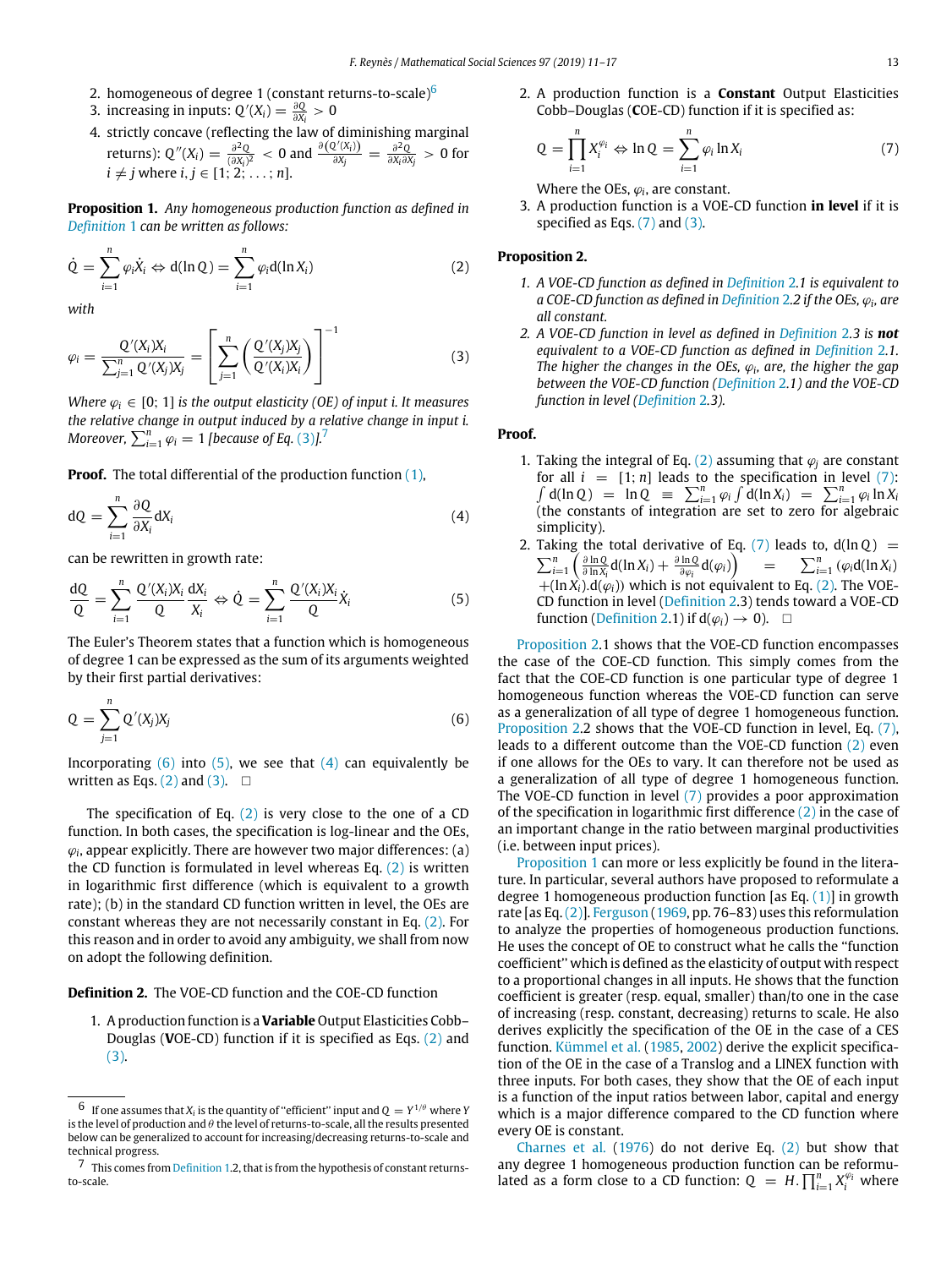$H = \prod_{i=1}^{n} \left( \frac{Q'(X_i)}{\varphi_i} \right)^{\varphi_i}$  and the OEs,  $\varphi_i$ , are defined as in Eq. (3). To do so, they simply rewrite the level of production as follows:  $Q = \prod_{i=1}^n Q^{\varphi_i} \left( \frac{x_i}{x_i} \right)^{\varphi_i} = \prod_{i=1}^n \left( \frac{Q}{x_i} \right)^{\varphi_i} X_i^{\varphi_i}$  (using the fact that  $\sum_{i=1}^{n} \varphi_i = 1$ ). They use also Eq. (3) and therefore the Euler's Theorem to reformulate the ratio  $\frac{Q}{X_i} = \frac{Q'(X_i)}{\varphi_i}$ . Although in appearance simple, this proposed CD formulation in level is in fact complicated because of the complexity of *H*. This limits its use for concrete applications and may explain why the authors do not draw further results except using directly Eq. (3) to derive the specification of the OEs in the case of CD and CES functions with 2 inputs (in the extended version of their paper).

On the contrary, the present study derives additional practical implications from Proposition 1 compared to the existing literature. To do so, it uses the fact that the OE can be formulated as a function of (the sum of) the ratio between the marginal productivities of each pair of inputs times the ratio between the same pair of inputs:  $\frac{Q'(X_j)X_j}{Q'(X_i)X_i}$  (see the right hand side of Eq. (3)). The papers quoted above do not proceed to this reformulation. For Ferguson (1969) and Kümmel et al. (1985, 2002), the reason is that they do not use the Euler's Theorem to reformulate *Q* in the denominator of the OE specification in Eq. (5) which is only the intermediary step of the proof that leads to Eq. (3) of Proposition 1. Charnes et al. (1976) do use the Euler's Theorem but do not proceed to the reformulation which as we shall see is very useful for two reasons: (1) the notion of ES imposes a link between the input ratio and their marginal productivity; (2) profit maximization implies that at the optimum, the ratio between the marginal productivities of two inputs equals the ratio between their prices.

One can therefore expect to draw additional results compared to the existing literature from Proposition 1. We shall indeed see that this allows for deriving a generalization of the CES function where the ES between each pair of inputs are not necessarily equal (Proposition 3). This provides a new perspective regarding homogeneous functions and the concept of OE, allowing for the derivation of a flexible function that is algebraically more tractable than existing flexible production function. In particular, the resulting demand for inputs is linear and more straightforward for the analysis of substitution mechanisms between inputs compared to existing flexible function (see Sections 4 and 5).

#### **3. The VOE-CD function as a generalization of the CES function**

To the best of our knowledge, the current paper is the first to derive these additional implications of the Euler's Theorem which may prove very promising both for the theoretical and empirical analysis of production functions. To understand the underlying intuition, recall that the specification presented in Proposition 1 (i.e. Eqs.  $(2)$  and  $(3)$ ) is perfectly equivalent to the total differential of the production function  $(1)$  (i.e. Eq.  $(4)$ ) as shown in the proof. Assuming that production and the other inputs are constant  $(dQ = dX_k = 0$  for  $k \neq i, j$ ), Eq. (4) can be reformulated into the textbook specification of the Marginal Rate of Substitution (MRS) between inputs *j* and *i* (e.g. Varian, 1992), where MRS<sub>ji</sub> =  $\frac{dX_j}{dX_j}$  $\frac{dy}{dx_i}$ . This reformulation of Eq. (4) shows that the MRS between inputs *j* and *i* is equal to the ratio between their marginal productivity:

$$
MRS_{ji} = \frac{dX_j}{dX_i} = -\frac{Q'(X_i)}{Q'(X_j)}
$$
\n(8)

The MRS being the first derivative of the isoquant (the slope of the iso-production curve), its integral is the isoquant itself. We can use this property to derive various classes of production functions by formulating hypothesis about the specification of the marginal

productivity of each input. For instance, in the case of perfect substitutes, the MRS is constant and the isoquant is a straight line. For less substitutable input, the MRS is increasing and the isoquant is more convex. Assuming a single reference point where the combination for the levels of production and inputs is known, the integral of the MRS from this point allows for drawing any isoquant and thus for deriving any production function. Because of the strict equivalence between Proposition 1 and Eq. (4), we shall see that this amounts to formulating hypothesis regarding the specification of the OEs. To show this more formally, let us introduce the definition of the ES proposed by Hicks (1932) and Robinson (1933).

**Definition 3.** The ES of Hicks (1932) and Robinson (1933) between inputs *i* and *j*  $(\eta_{ii})$  measures the change in the ratio between two factors of production due to a change in their relative marginal productivity, i.e. in the MRS. Its specification is:

$$
-\eta_{ij} = \frac{\mathrm{d}\ln(X_i/X_j)}{\mathrm{d}\ln(Q'(X_i)/Q'(X_j))} \Leftrightarrow \frac{Q'(X_i)}{Q'(X_j)} = \frac{\widetilde{\varphi}_i}{\widetilde{\varphi}_j} \left(\frac{X_i}{X_j}\right)^{-1/\eta_{ij}} \n\Leftrightarrow \dot{X}_i - \dot{X}_j = -\eta_{ij} \left(Q'(X_i) - Q'(X_j)\right)
$$
\n(9)

Where  $\widetilde{\varphi}_i$  is a constant representing the relative weight of input *i* in the production function:  $\sum_{i=1}^n \widetilde{\varphi}_i = 1.8$  For algebraic convenience, the constant resulting from the integration in the second equa Where  $\widetilde{\varphi}_i$  is a constant representing the relative weight of input *i* in the constant resulting from the integration in the second equality in Eq. (9) is defined as the ratio  $\frac{\widetilde{\varphi}_i}{\widetilde{\varphi}_j}$ .<sup>9</sup>

To be economically meaningful, one often expects the sign of the ES defined in Definition 3 to be negative  $(-\eta_{ii} < 0)^{10}$ : a 1% increase in the ratio between the marginal productivities (or the prices) of two inputs leads to a  $\eta_{ij}$ % decrease in the ratio between these inputs because the producer has the incentive to substitute toward the input that became relatively cheaper. The parameter  $\eta_{ii}$ is therefore expected to be positive. Unless stated otherwise, for convenience the term ES will refer from now on to the parameter  $\eta_{ij}$  that is to the negative of the ES (or its absolute value). Notice also that this definition of the ES is symmetric:  $\eta_{ji} = \eta_{ij}$ .<sup>11</sup>

**Proposition 3.** *The combination of the definition of the ES (Definition* 3*) to the definition of the VOE-CD function (Definition* 2*.1) provides a generalization of the CES function where the ES between each pair of inputs are not necessarily the same and where the OE of input j is:*

$$
\varphi_i = \left[ \sum_{j=1}^n \left( \frac{\widetilde{\varphi}_j}{\widetilde{\varphi}_i} \left( \frac{X_j}{X_i} \right)^{1-1/\eta_{ij}} \right) \right]^{-1} \tag{10}
$$

**Proof.** Integrating (9) into (3) by solving for the ratios between the marginal productivities leads to Eq.  $(10)$   $\Box$ 

**Corollary 1.** *Under the assumption of a CES function, the ES is common between each pair of input:*  $\eta_{ij} = \eta$  *for all i, j.* 

9 The second equality in Eq. (9) is derived from:  $\int d\ln\left(\frac{Q'(X_i)}{Q'(X_j)}\right)$  =

 $-\frac{1}{n_{ij}}\int d\ln\left(\frac{x_i}{x_j}\right)$ . This leads to  $\ln\left(\frac{Q'(X_i)}{Q'(X_j)}\right) + C_0 = \ln\left(\frac{x_i}{x_j}\right)^{-\frac{1}{n_{ij}}} + C_1 \Leftrightarrow \frac{Q'(X_i)}{Q'(X_j)} =$ 

 $exp(C_1 - C_0) \left(\frac{X_i}{X_j}\right)^{-\frac{1}{\eta_{ij}}}$ , where  $C_0$  and  $C_1$  are two constants of integration.

 $8$  In applied general equilibrium models, these weights are calibrated at a reference point in time using base year data.

<sup>10</sup> We shall see in Section 5 that in the case of more than two inputs, there is a meaningful economic reason for the ES to have a positive sign.

<sup>11</sup> Extrapolating the results presented below to the asymmetric case using the definition of the ES proposed by Morishima and advocated by Blackorby and Russell (1989) is straightforward but complicates their algebraic exposition. This generalization requires to change Eq. (9) into  $\dot{X}_i - \dot{X}_j = -\eta_{ij}\dot{Q}'(X_i) + \eta_{ji}\dot{Q}'(X_j)$  with  $\eta_{ji} \neq \eta_{ij}.$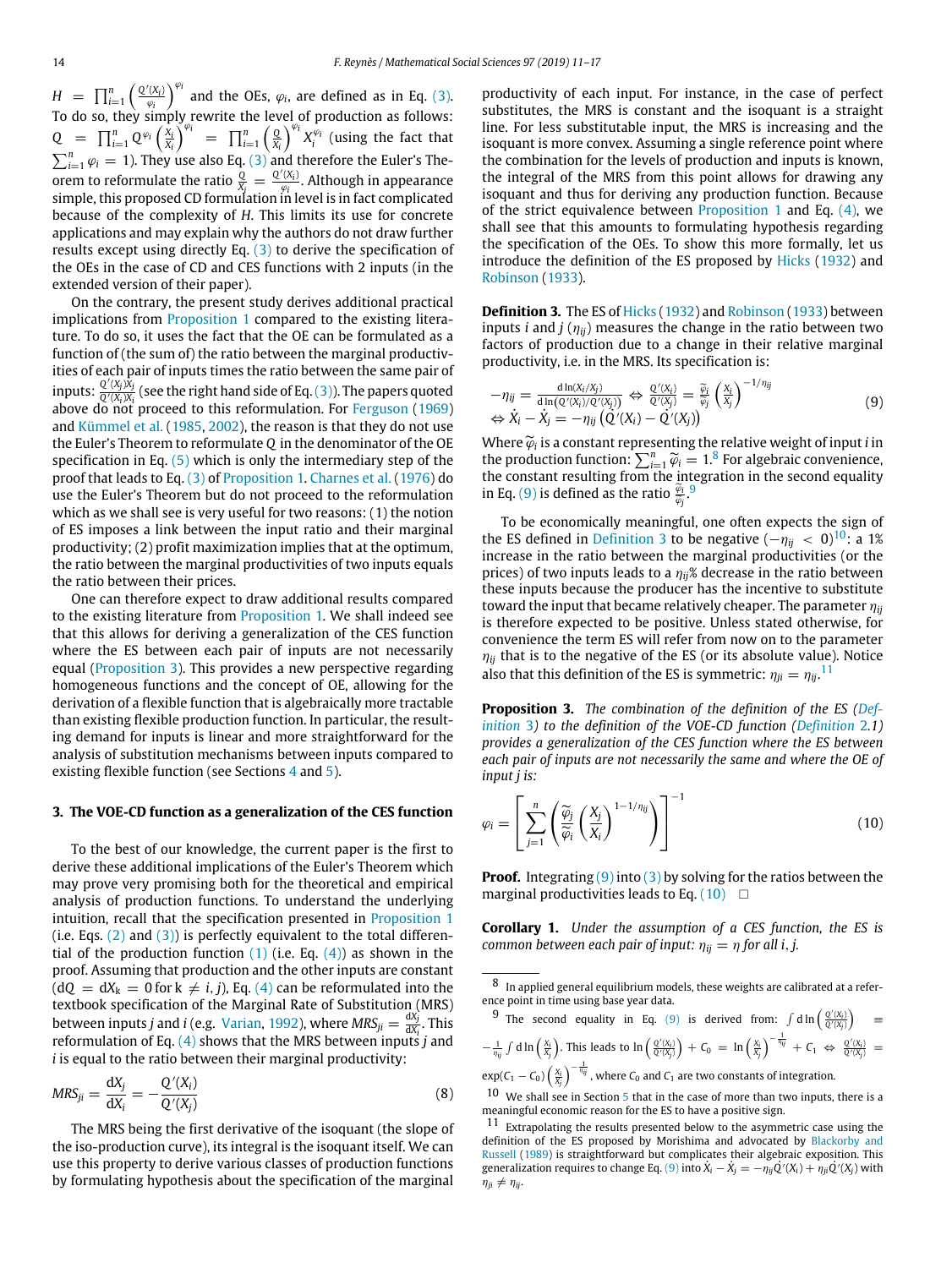*1. The specification of the OE is:*

$$
\varphi_i = \left[ \sum_{j=1}^n \left( \frac{\widetilde{\varphi}_j}{\widetilde{\varphi}_i} \left( \frac{X_j}{X_i} \right)^{1-1/\eta} \right) \right]^{-1} \tag{11}
$$

- *2. If the ES is equal to one (* $\eta = 1$ *), the OEs are constant:*  $\varphi_i =$  $\left(\sum_{j=1}^n \frac{\widetilde{\varphi}_j}{\widetilde{\varphi}_j}\right]$ ˜ϕ*i*  $\int_{0}^{-1} = \frac{\tilde{\varphi}_i}{\sum_{j=1}^{n} \tilde{\varphi}_j}$ . The VOE-CD collapses into a COE-CD *function (Definition* 2*.2).*
- *3. If the ES tends to zero* ( $\eta \rightarrow 0$ ), the OE can take the following *values:*
	- $\varphi_i = \frac{\tilde{\varphi}_i}{\tilde{X}_i \tilde{\varphi}_i}$  if  $\frac{X_i}{X} = 1$  whereas  $\varphi_i \to 0$  (*resp.* 1) if  $\frac{X_i}{X_j} > 1$  (resp. 2) The MOE CD function tonds toward a Lagartich 1 (*resp*. < 1) *. The VOE-CD function tends toward a Leontief function that characterizes perfect complements.*
- *4. If the ES tends toward infinity (* $\eta \rightarrow +\infty$ *), the OE tends toward*  $\varphi_i = \frac{\tilde{\varphi}_i X_i}{\sum_{j=1}^{n_i} \tilde{\varphi}_j X_j}$ . The VOE-CD function tends toward the lin*ear production function that characterizes perfect substitutes:*  $dQ = \sum_{i=1}^{n} \widetilde{\varphi}_i dX_i \Leftrightarrow Q = \sum_{i=1}^{n} \widetilde{\varphi}_i X_i.$

#### **Proof.**

1. Straightforward from Eq. (10). 2. to 4. Straightforward from Eq.  $(11)$ . □

Corollary 1.2 can be explained by the fact that with an ES equal to one, any change in the ratio between two inputs is exactly compensated by the change in their relative marginal productivity (see Eq. (9)), so that the OE is always constant. Corollary 1.3 reflects the perfect complementary between inputs: increasing the quantity of input *i* while leaving the quantity of the other inputs constant does not increase the level of production because the marginal productivity of input *i* falls to zero (thus  $\varphi_i \to 0$ ); increasing the quantity of the other inputs *j* while leaving the quantity of the input *i* constant does not increase the level of production either but increases the marginal productivity of input *i* (thus  $\varphi_i \rightarrow$ 1); the OEs stay constant only if the quantities of every input increase in the same proportion. Corollary 1.4 reflects the perfect substitutability between inputs where the marginal productivity of each input is always constant and equal to  $\widetilde{\varphi}_i$  whatever the level of the ratio between inputs is.

#### **4. The demand for inputs**

We now deduce the demand for inputs in the case of the VOE-CD production function (2) and (3). Driven by a maximizing profit behavior, the producer chooses her demand for each input by minimizing her production cost (12) subject to the technical constraint (1):

$$
C = \sum_{i=1}^{n} P_i^X X_i \tag{12}
$$

Where  $P_i^X$  is the price of input *j*. The Lagrangian to this problem is:

$$
L = C - \lambda (Q - Q(X_i))
$$
\n(13)

The well-known first order necessary conditions  $(L'(X_i) = 0)$ say that at the optimum, the ratio between the marginal productivities of two inputs equals the ratio between their prices  $12$ :

$$
Q'(X_i)/Q'(X_j) = P_i^X/P_j^X
$$
\n(14)

The combination of Eqs.  $(3)$  and  $(14)$  shows that, at the optimum, the OE of Input *i* in the VOE-CD function corresponds to the cost share of input *i*:

$$
\varphi_i = \frac{P_i^X X_i}{\sum_{j=1}^n P_j^X X_j} \tag{15}
$$

Under the assumption that the sales' revenues of production are totally exhausted by the remuneration of the factors of production, Eq. (15) is also the share (in value) of input *i* in the production and allows for calibrating the VOE-CD function  $(2)$  at a base year in the exact same way it is customary to calibrate a COE-CD function.<sup>13</sup>

Combining the first order conditions  $(14)$  to the definition of the ES  $(9)$  and the production function  $(2)$  gives the demand for each factor as a positive function of output and a negative function of the relative prices between production factors (see Appendix A) $^{14}$ :

$$
\dot{X}_i = \dot{Q} - \sum_{\substack{j=1 \ j \neq i}}^n \eta_{ij} \varphi_j (\dot{P}_i^X - \dot{P}_j^X)
$$
\n(16)

Assuming a constant ES between inputs,  $\eta_{ij} = \eta$  for all *i* and *j*, the demand for production factors  $(16)$  expectedly simplifies to the specification that is derived from a CES function. The input demand depends only on the relative price between the input price and the average input price index,  $P^{\mathbb{Q}}$  (which corresponds also to the production price under the assumption of profit exhaustion):

$$
\dot{X}_i = \dot{Q} - \eta (\dot{P}_i^X - \dot{P}^Q) \tag{17}
$$

with

$$
\dot{P}^{\mathcal{Q}} = \sum_{i=1}^{n} \varphi_i \dot{P}_i^X \tag{18}
$$

One may notice that the above specification is similar to the consumer's demand for goods derived from a CES utility function. Here the price index  $(P^Q)$  is nothing else but the linear formulation of the Dixit and Stiglitz (1977) CES price index (e.g. Blanchard and Kiyotaki, 1987).

As we did in Lemoine et al. (2010) in the case of two inputs (labor and capital), the factor demand Eqs.  $(16)$  and  $(17)$  can also be obtained by linearizing the input demands derived from a CES production function. Using quarterly data over the 1970–2007 period for the euro area, this study also estimates that the ES between capital and labor is between 0.3 and 0.4 depending on the specification of the relative cost between labor and capital. This result hardly changes whereas we assume that the OEs are constant or that they vary according to the shares of value added going to labor and capital. The reason is that these shares are empirically relatively stable over time compared to the fluctuations of the relative cost between labor and capital.

#### **5. Substitution properties of a nested CES system: the case of 3 inputs (capital–labor–energy)**

The input demand derived from a VOE-CD function (Eq. (16)) can be used to represent a nested production function structure and has two advantages compared to a system based on nested

<sup>12</sup> The first order conditions are sufficient for optimality because of the assumption of a strictly concave production function (Definition 1.4).

<sup>13</sup> This standard calibration procedure is partly at the origin of the controversy about the robustness of the empirical success of the COE-CD function. According to Samuelson (1979), the CD econometric estimation would do nothing more than reproducing the income distribution identity (for a literature review see e.g. Felipe and Adams, 2005). This controversial issue is largely beyond the scope of the current paper. We keep it for future research.

<sup>14</sup> Because of the impossibility theorem, a common ES between all factors is the only possible case where the ES are constant between every pair of inputs. When the ES differs between pairs, at least one ES is not constant. The reason is that the system of Eq. (9) is over-identified for a number of inputs higher than 2 (*n* > 2).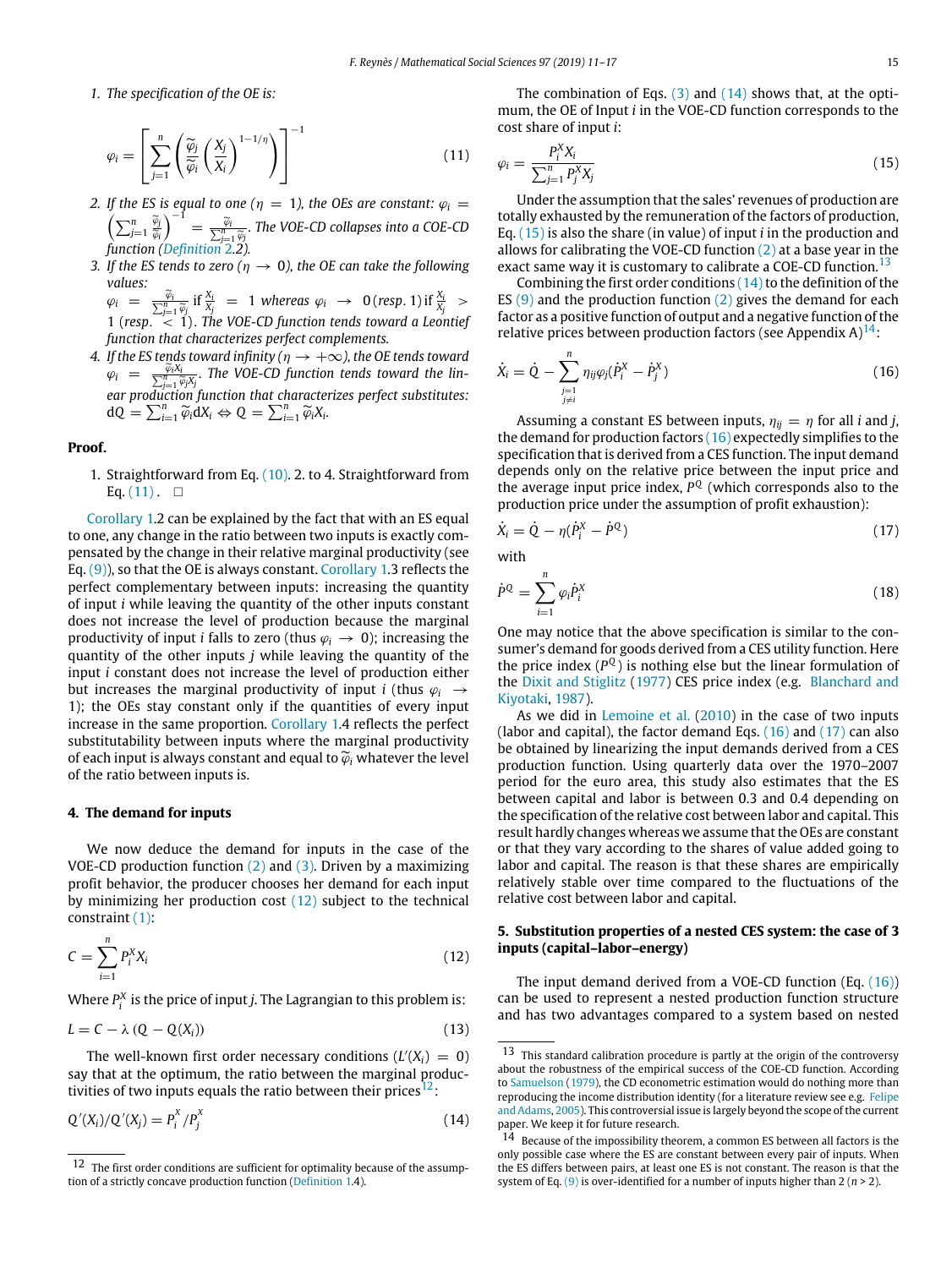

**Fig. 1.** Example of a nested CES function with 3 inputs.

CES functions. First, it is more general since the CES function is a particular case of the VOE-CD function. Second, it is more tractable because the input demand derived from a VOE-CD function is linear. This has the advantage to allow for a straightforward analysis of the substitution properties of a system of nested functions.

As an illustration, we shall now reproduce a nested CES structure with a VOE-CD nested structure. Fig. 1 shows a textbook case of a two-level nested CES functions with 3 inputs abundantly used in general equilibrium modeling and econometric studies. These inputs generally refer to labor  $(X_1)$ , capital  $(X_2)$  and energy  $(X_3)$ : also known as KLE (e.g. Prywes, 1986; Van der Werf, 2008).<sup>15</sup> With these three inputs, several combinations of nested structure are possible. The choice is rather arbitrary but it has often important implication on the substitution properties of the model (for a discussion see Van der Werf, 2008). For the purpose of our illustration, this choice has no consequences on the conclusions presented below. Let us assume that at the first level, labor  $(X_1)$ can be substituted with the aggregate capital/energy ( $X_{23}$ ) with an ES of  $\rho_{1,23}$ . At the second level, capital  $(X_2)$  can be substituted to energy  $(X_3)$  with an ES of  $\rho_{2,3}$ .

The demand for input  $(16)$  can be used to represent this nested structure, replacing eventually Q and  $P^X_j$  by the relevant aggregate. This leads to the following linear system of equations:

$$
\dot{X}_1 = \dot{Q} - \rho_{1,23} \varphi_{23/123} (\dot{P}_1^X - \dot{P}_{23}^X) \tag{19}
$$

 $\dot{X}_2 = \dot{X}_{23} - \rho_{2,3}\varphi_{3/23}(\dot{P}_2^X - \dot{P}_3^X)$ ) (20)

 $\dot{X}_3 = \dot{X}_{23} - \rho_{2,3}\varphi_{2/23}(\dot{P}_3^X - \dot{P}_2^X)$  $(21)$ 

$$
\dot{X}_{23} = \dot{Q} - \rho_{1,23} \varphi_{1/123} (\dot{P}_{23}^X - \dot{P}_1^X) \tag{22}
$$

where  $\varphi_{23/123} = (1 - \varphi_1)$  is the share of the aggregate  $X_{23}$  into the production and  $\varphi_{3/23} = \varphi_3/(1-\varphi_1)$  is the share of the input  $X_3$  into the aggregated  $X_{23}$ . Following the same logic,  $\varphi_{2/23} = \varphi_2/(1-\varphi_1)$ ,  $\varphi_{1/123} = \varphi_1$ .  $\dot{P}_{23}^X = (\varphi_2 \dot{P}_2^X + \varphi_3 \dot{P}_3^X)/(1 - \varphi_1)$  is the price of the aggregate  $X_{23}$ .

By integrating Eq.  $(22)$  into  $(21)$  and  $(20)$ , it is straightforward to derive the explicit production factors demand as defined in (16) with  $n = 3$ :

$$
\dot{\mathbf{X}}_1 = \dot{\mathbf{Q}} - \eta_{1,2}\varphi_2(\dot{P}_1^X - \dot{P}_2^X) - \eta_{1,3}\varphi_3(\dot{P}_1^X - \dot{P}_2^X) \n\dot{\mathbf{X}}_2 = \dot{\mathbf{Q}} - \eta_{1,2}\varphi_1(\dot{P}_2^X - \dot{P}_1^X) - \eta_{2,3}\varphi_3(\dot{P}_2^X - \dot{P}_3^X) \n\dot{\mathbf{X}}_3 = \dot{\mathbf{Q}} - \eta_{1,3}\varphi_1(\dot{P}_3^X - \dot{P}_1^X) - \eta_{2,3}\varphi_2(\dot{P}_3^X - \dot{P}_2^X)
$$
\n(23)

We find that the ES between each pair of inputs implicitly defined by the nested system  $(19)-(22)$  is:

$$
\eta_{1,2} = \eta_{1,3} = \rho_{1,23}
$$
  
\n
$$
\eta_{2,3} = \frac{\rho_{2,3} - \rho_{1,23} \cdot \varphi_1}{1 - \varphi_1}
$$
\n(24)

This result allows for analyzing straightforwardly the substitution properties of the nested system when the relative price between input changes. Because of the strong non linearity of the CES function, such an analysis using directly the nested CES system may prove very cumbersome. Because Input 2 and 3 are part of the same aggregate at the first level of the nest, the ES between Input 1 and the other inputs are all equal (see Eq.  $(24)$ ). A decrease of the price of Input 1 leads to an unambiguous increase of its demand to the detriment of the other inputs. Because they are defined at the second level in the nest, the sign of the ES between Input 2 and 3 is ambiguous. The sign of  $\eta_{2,3}$  may be negative: an increase of the price of Input 2 relatively to the price of Input 3 may therefore lead to a decrease of the demand for Inputs 3 whereas Input 2 and 3 are substitutes in level 2. This seemingly unintuitive result comes from the first level of the nest, where the aggregate 23 is a substitute to Input 1. Increasing the price of input 2 leads to a higher price of the aggregate 23 and therefore to substitutions of Inputs 2 and 3 to Input 1. Depending on the share of input 1 into the production  $(\varphi_1)$  and on the level of ES in the first and second nest  $(\rho_{1,23}, \rho_{2,3})$ , the quantity of Input 3 may decrease. Eq.  $(24)$  shows that this unintuitive effect is avoided if  $\rho_{2,3} > \rho_{1,23} \cdot \varphi_1$ . Therefore choosing a higher level of ES at the second level of the nest ( $\rho_{2,3} > \rho_{1,23}$ ) will ensure that the increase of the price of one input always leads to a decrease in its demand. But if Input 2 and 3 are complementary inputs, that is if  $\rho_{2,3}$  is close to zero, this unintuitive result is likely to arise. Therefore complementarity between production factors are often mentioned in the literature to justify negative ES. The most famous example is the complementarity between capital and energy (see e.g. Berndt and Wood, 1979; Frondel and Schmidt, 2002; Roy et al., 2006).

#### **6. Conclusions**

This article has defined the VOE-CD function and shown that this function can be used to formulate any homogeneous production function. This framework appears to have several advantages. First, it is relatively simple compared to most alternative approaches while allowing a wide range of substitution possibilities. It provides a linear formulation and thus avoids the tedious algebraic of the second order approximation used in flexible functions such as the Translog function. It allows for the derivation of linear input demand functions without involving the duality theorem which holds only at the optimum. Second, it provides a generalization of the CES function to the case where the ES between each pair of inputs are not equal. Third, its tractability allows for a straightforward analysis of the substitution properties of a system of nested functions.

Moreover, this approach has potentially several very useful applications. As it leads to linear input demands that are general in terms of substitution possibilities, it may prove promising in the econometric analysis of the producer. In this respect, the attempt made by Lemoine et al. (2010) to estimate a VOE-CD function in the euro area in the case of two inputs (labor and capital) gave promising results. It could be extended to account for energy substitutions and by applying the approach developed by León-Ledesma et al. (2010) that allows for a robust and joint identification of the ES and the biased technical change parameters.

Applied general equilibrium models provide another important application. As in the multi-sector macroeconomic model ThreeME (Callonnec et al., 2013; Landa Rivera et al., 2016; Bulavskaya and Reynès, 2018), the input demands derived from a VOE-CD function can easily be introduced to model the substitutions between energy, capital, labor and material but also between energy sources (electricity, petrol, etc.). Compared to the nested CES approach, it allows for testing alternative substitution hypotheses without changing the nest structure of the model. Compared to the use of the traditional flexible functions (such as the Translog function), it has the advantage to provide tractable and well-behaved input demands.

<sup>15</sup> The more tedious case of an example of nested structure with 4 inputs is derived in Appendix B .